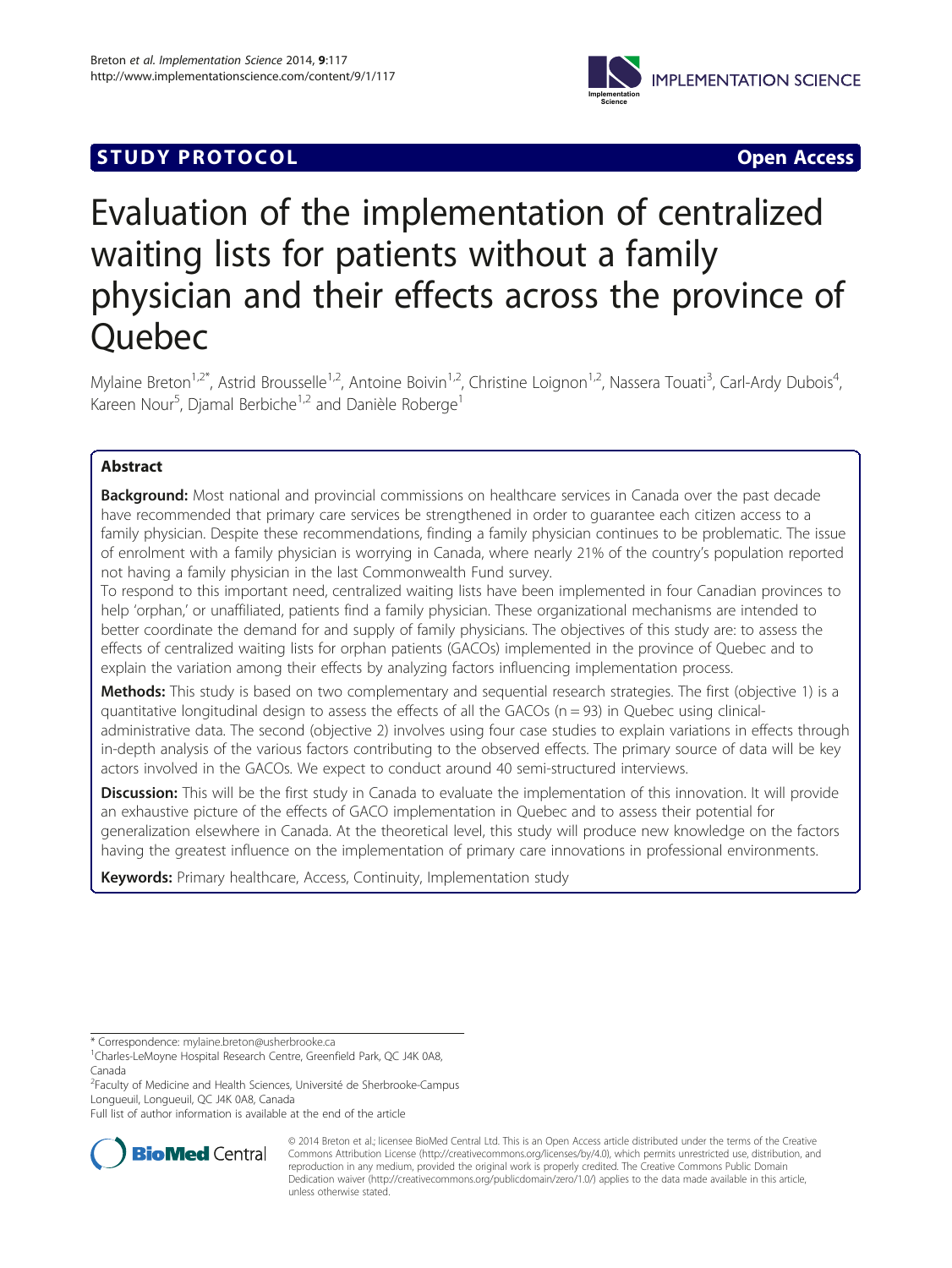#### Background

#### Need for improved access to family physicians

Several Canadian and provincial commissions on healthcare have recommended that primary care services be reinforced to guarantee every citizen access to a family physician who would, on one hand, be the primary source of most care, and on the other hand, work in a clinical setting that provides primary care that is accessible, continuous, comprehensive, and well coordinated with other levels of care [\[1](#page-7-0)-[6\]](#page-8-0). These recommendations are based on strong evidence about the benefits of good patient management in primary care [[7-9](#page-8-0)]. The literature shows that vulnerable patients are the ones who benefit most from good quality primary care [[10,11\]](#page-8-0).

The benefits associated with having a family doctor, in terms of quality of care (e.g., preventive care activities) and care outcomes (e.g., patient satisfaction, compliance with treatment, better use of services) have been extensively documented [\[12](#page-8-0)-[18\]](#page-8-0). The benefits are particularly clear with regard to routine care and follow-up, and somewhat less so for needs for immediate care for a minor problem [\[19\]](#page-8-0).

Patients with chronic illnesses require regular follow-up with a primary care professional to ensure good management of their condition [[20](#page-8-0)]. According to several authors, better primary care management of chronic illnesses improves health status, which decreases the probability of complications or clinical deterioration that could result in an emergency room visit or hospitalization [[21](#page-8-0)-[23](#page-8-0)]. Thus, the literature shows that patients with chronic illness who have no family physician are at higher risk of having poor health status [\[23\]](#page-8-0) and of using the emergency room or being hospitalized for foreseeable and avoidable health conditions (e.g., patient with decompensated diabetes). According to a recent Canadian study, people with a chronic health problem and no family physician were 1.2 times more likely to use emergency services and 1.3 times more likely to be admitted to hospital (nonelective admission) [[24](#page-8-0)]. Several countries, in fact, use rates of hospitalization for certain conditions as indicators of limited access to primary care services [[21](#page-8-0)]. Emergency rooms are considered to be an inadequate and non-optimal substitute for primary care for ongoing health problems and chronic illness management [[23](#page-8-0)].

Affiliation with a family physician is also considered to be a prerequisite to accessibility [\[13-15](#page-8-0)]. Accessibility refers to the ease or difficulty with which a person is able to establish or maintain contact with a care provider [[15](#page-8-0)-[17](#page-8-0)]. Accessibility and continuity of care are complementary. Accessibility is a prerequisite for relational continuity, which in turn facilitates accessibility to one's family physician or to another physician practising in the same medical clinic [[25](#page-8-0)]. Continuity refers to the degree to which the healthcare services provided are carried out without interruption over time, within one or more episodes of care [\[26-30\]](#page-8-0).

Several authors also assert that establishing a therapeutic patient–physician relationship contributes to care continuity [[31,32\]](#page-8-0). Numerous studies have shown the positive effects associated with care continuity, including greater satisfaction on the part of both patients and physicians, improved compliance with treatments, reduced emergency room usage, and fewer hospitalizations [\[33](#page-8-0)]. As well, it is especially important for patients to be able to count on a primary care provider who knows their personal situation and is the primary person in charge of their care, an attribute which we refer to as relational continuity [[8\]](#page-8-0). Relational continuity is defined by a therapeutic relationship between a patient and one or more care providers, over a span of time and for various health services, which results in providers' accumulated knowledge about the patient as well as services that are consistent with the patient's needs [\[8](#page-8-0)]. Several studies suggest that this relational aspect is a very high priority for patients [\[8](#page-8-0),[34-38\]](#page-8-0). Likewise, the Institute of Medicine considers a sustained patient–physician relationship to be a core element of primary care [[39\]](#page-8-0).

Despite these many recommendations, the issue of affiliation with a family physician remains a concern for Canadians, as nearly 21% of the country's population reported not having a family physician in the last Commonwealth Fund survey [[40\]](#page-8-0). This situation is even more pronounced in Quebec, where nearly 29% of the population reported not having a family physician, the worst score in Canada [[40](#page-8-0)]. In addition, of the residents of Quebec without a family physician, 60% reported that they had been unable to find a physician when they needed one [[18](#page-8-0)]. Not having a family physician is especially critical for patients with the greatest needs (e.g., those who perceive themselves to be in poor health, or have one or more chronic illnesses, or have been hospitalized or undergone major surgery). For these patients presenting the greatest needs, Quebec again is in last place among the Canadian provinces in terms of patients without a family physician, as nearly 16% of these patients fall in that category [[41](#page-8-0)]. This state of affairs is not unique, as vulnerable clienteles are known to experience significant difficulty in accessing primary care (inverse care law) [[11,42,43](#page-8-0)] and receive the fewest preventive and screening services in primary care [[9\]](#page-8-0). The considerable number of patients without a family physician in Canada is therefore a major issue [[31,44](#page-8-0)].

# Research opportunity: Innovation implemented to help patients find a family physician

In response to this problem of affiliation with a family physician, especially for more vulnerable clienteles, several Canadian provinces have set up centralized waiting lists to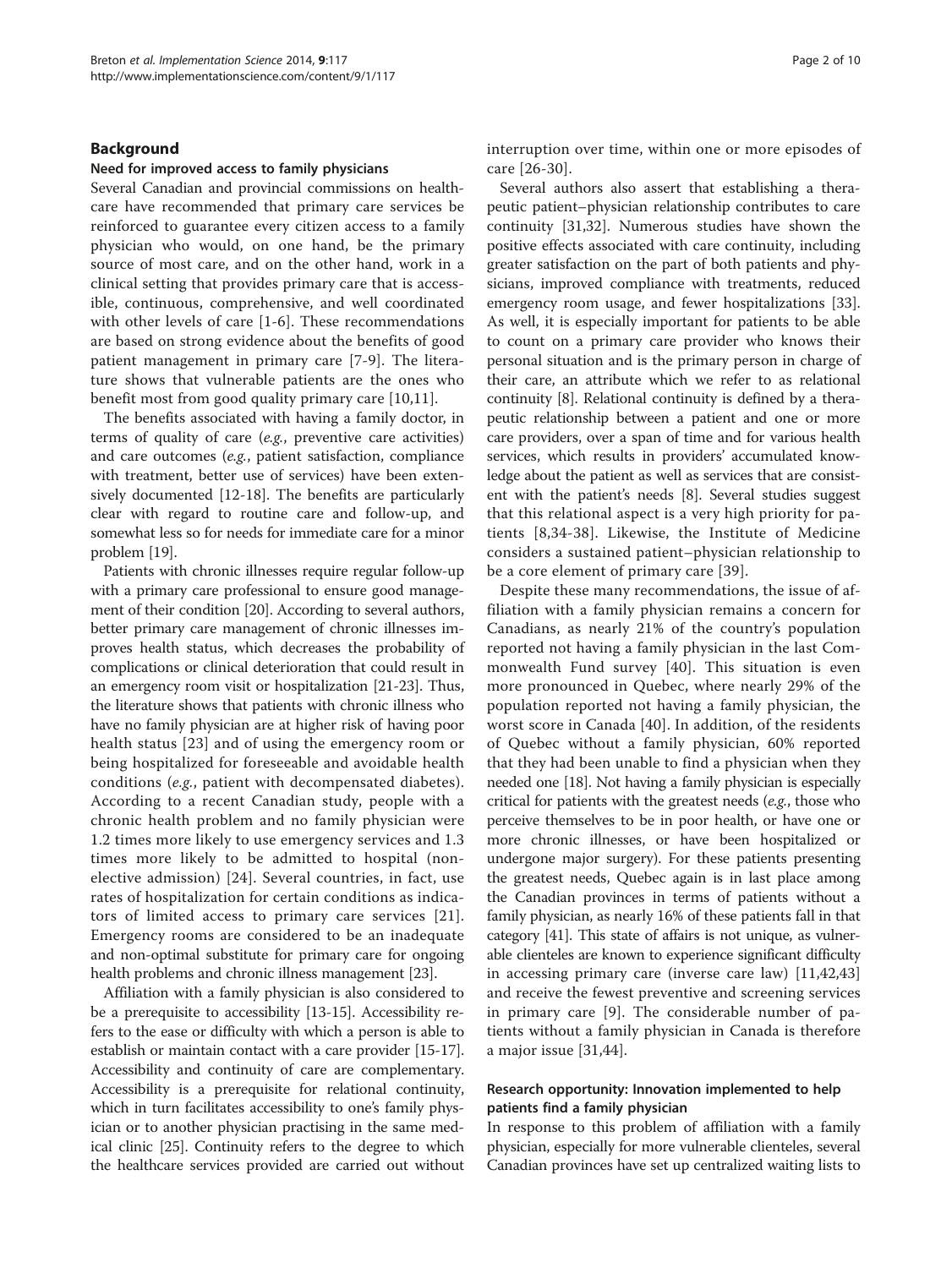better coordinate primary care medical resources, notably in Ontario (Health Care Connect), British Columbia (A GP for Me), New Brunswick (Health Connect NB), and Quebec (GACO: Guichet d'accès aux clienteles orphelines – waiting list for 'orphan' clienteles). These waiting lists are considered to be organizational innovations to improve access to family physicians and to foster continuity of care. They are used to centralize requests for family physicians in a given territory and to match orphan patients with a family physician, based on a priority scale and on the availability of primary care physicians. To our knowledge, no study has yet examined the implementation and outcomes of these new and complex organizational models, apart from one exploratory study we conducted in one region of Quebec [[45](#page-8-0)].

In a context in which health resources are limited and the population's expectations are not met, it is important to assess whether these centralized waiting lists are actually effective in meeting the targeted objectives in terms of primary care accessibility and continuity. For example, in the most recent fiscal year in Quebec (2012–2013), family physicians received nearly \$38 million in bonuses for enrolling orphan patients through GACOs, not counting the other resources allocated to GACO operations, such as the nurses, secretaries, and physician coordinators working there.

# Study setting

Quebec is a province of over eight million residents with a tax-based system providing universal access to medical services. Healthcare organizations, such as local community health centres (CLSC) and hospitals, receive block funding from the Ministry of Health and Social Services (MSSS), and physicians are remunerated predominantly on a fee-for-service basis. While nearly all family physicians provide medical services reimbursed by the public Medicare program, most primary healthcare practices are private rather than public enterprises.

In Quebec, 93 GACOs were set up in 2008. Each of these waiting lists is overseen by a Health and Social Services Centre (CSSS), which is responsible for the population of a given territory. The aim of this policy is to facilitate the local population's access to family physicians based on a clinical priority scale and on the availability of medical personnel in that territory.

The GACOs are managed by a secretary and a nurse, in collaboration with a local physician coordinator. Requests for registration in a GACO may come directly from patients or from referring health professionals (nurses, social workers, physicians). Once registered on a centralized waiting list, patients are assessed by the nurse, who determines their priority code according to the urgency and complexity of their healthcare needs. Patients are then enrolled with a family physician based on medical staff availability and the fields of practice of the physicians registered with the GACO, taking into consideration as much as possible the established priorities.

A physician who accepts an orphan patient through the GACO receives a financial bonus upon the patient's first visit. This financial incentive was implemented to encourage physicians' participation in the GACOs. The amount of the incentive depends on whether the patient has been designated as vulnerable. Patients are considered vulnerable if they present one of the 19 vulnerability codes defined by Quebec's health insurance board (RAMQ) based on the presence of medical diagnoses (e.g., diabetes, chronic obstructive pulmonary disease, mental health disorder). This vulnerability code is different from the priority code determined by the nurse, but it influences that code, which establishes the patient's medical condition.

# The general objective of this study is to assess the impacts of the GACOs on service accessibility and continuity and to explain variations in these impacts The specific objectives are:

- 1. To assess the impacts of GACOs on accessibility, continuity, and emergency room use;
- 2. To explain variations in the impacts by analyzing the characteristics of the GACOs and other factors influencing their implementation.

# Conceptual model based on implementation of a healthcare system innovation

Analyzing the implementation of interventions such as those associated with waiting lists involves studying how, in a particular context, they produce the observed effects [[46](#page-8-0)]. This type of analysis examines variations in context and in the implementation of the intervention in relation to the outcomes observed. We will base our study on a health innovations analysis model proposed by Chaudoir et al. [\[47\]](#page-8-0) that focuses on carrying out a systematic review of the topic [[47](#page-8-0)]. This model suggests paying attention to four types of factors: characteristics of the professionals involved in implementing the intervention; characteristics of the clienteles affected by the intervention; characteristics of the organization in which the intervention is implemented; and characteristics of the context. These groups of factors are described in the following paragraphs. Figure [1](#page-3-0) shows the conceptual model on which this research is based.

The characteristics of the professionals involved in implementing the intervention refer to individual characteristics such as age, practice profile, and attitude or openmindedness toward change [\[48](#page-8-0)]. Certain characteristics of clienteles targeted by the intervention also appear to influence the form of the intervention implemented, as it is adapted in response to the clienteles' characteristics.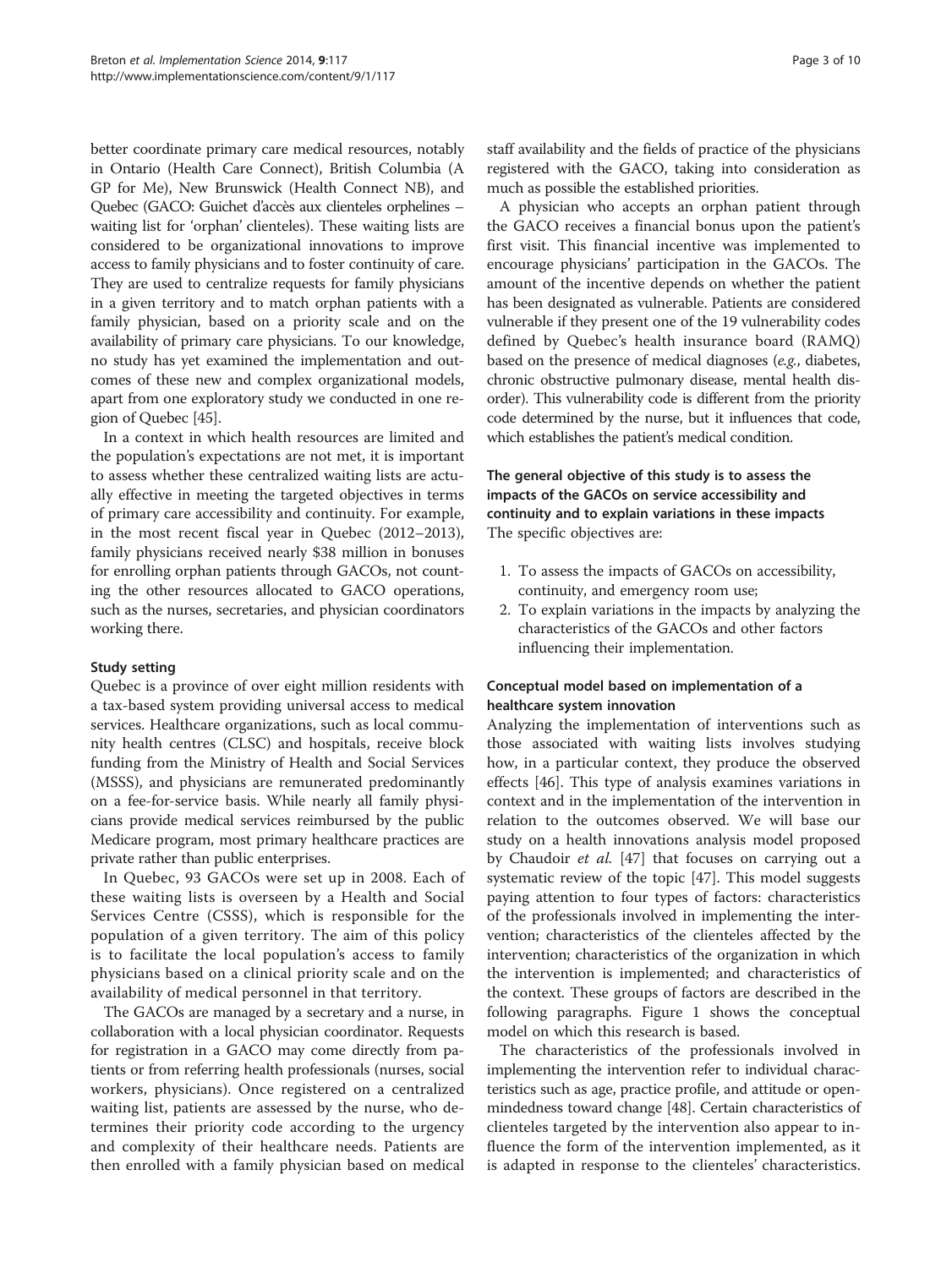<span id="page-3-0"></span>

These characteristics include their sociodemographic and socioeconomic profiles as well as health status [[49\]](#page-8-0).

The characteristics of organizations can also influence the implementation of innovations, notably organizational priorities, the leadership of the management team, the size of the organization, the resources available, and the working climate [\[50-](#page-8-0)[53\]](#page-9-0). Several studies have shown that one of the most important success factors for an intervention's implementation is having designated decision-makers and a governance structure to implement the intervention [[50](#page-8-0),[54\]](#page-9-0), as well as protected funding for its operations. Likewise, the organization's values guide its various priorities, which in turn influence the allocation of resources to the intervention [[55,56](#page-9-0)].

Several characteristics of the local context can influence an intervention's implementation, including, in particular, the sociodemographic and socioeconomic characteristics of the population (e.g., proportion of elderly, proportion of low-income persons), the geographic characteristics of the territory (e.g., rural, urban), the resources available in the territory (e.g., number of medical clinics, presence of a hospital), and the interorganizational dynamics (e.g., collaborations among the medical clinics, and between the clinics and the CSSS) [[52](#page-9-0)]. Studies have shown different

effects for the same primary care models depending on the urban–rural geographic context [\[57,58](#page-9-0)]. Another study comparing primary care organizational models showed that the geographic context had a determining influence on medical practice [\[59\]](#page-9-0). Finally, there are contextual factors at the macroscopic level that also influence the implementation of innovations, such as funding models and healthcare system regulatory models, as well as the number and diversity of healthcare resources [[60](#page-9-0)].

# Methods

#### Research design

This study is based on two complementary and sequential research strategies [[61\]](#page-9-0). The first strategy (objective 1) will use a longitudinal design to assess the effects of all the GACOs  $(n = 93)$  in Quebec. For this purpose, we will use two clinical-administrative databases. The second strategy (objective 2) will use the case study approach (multiple case study) to explain the variations in the effects through in-depth analysis of the different factors contributing to the observed effects. Case study is particularly indicated for gaining a deeper understanding of implementation processes in relation to effects [[46](#page-8-0)].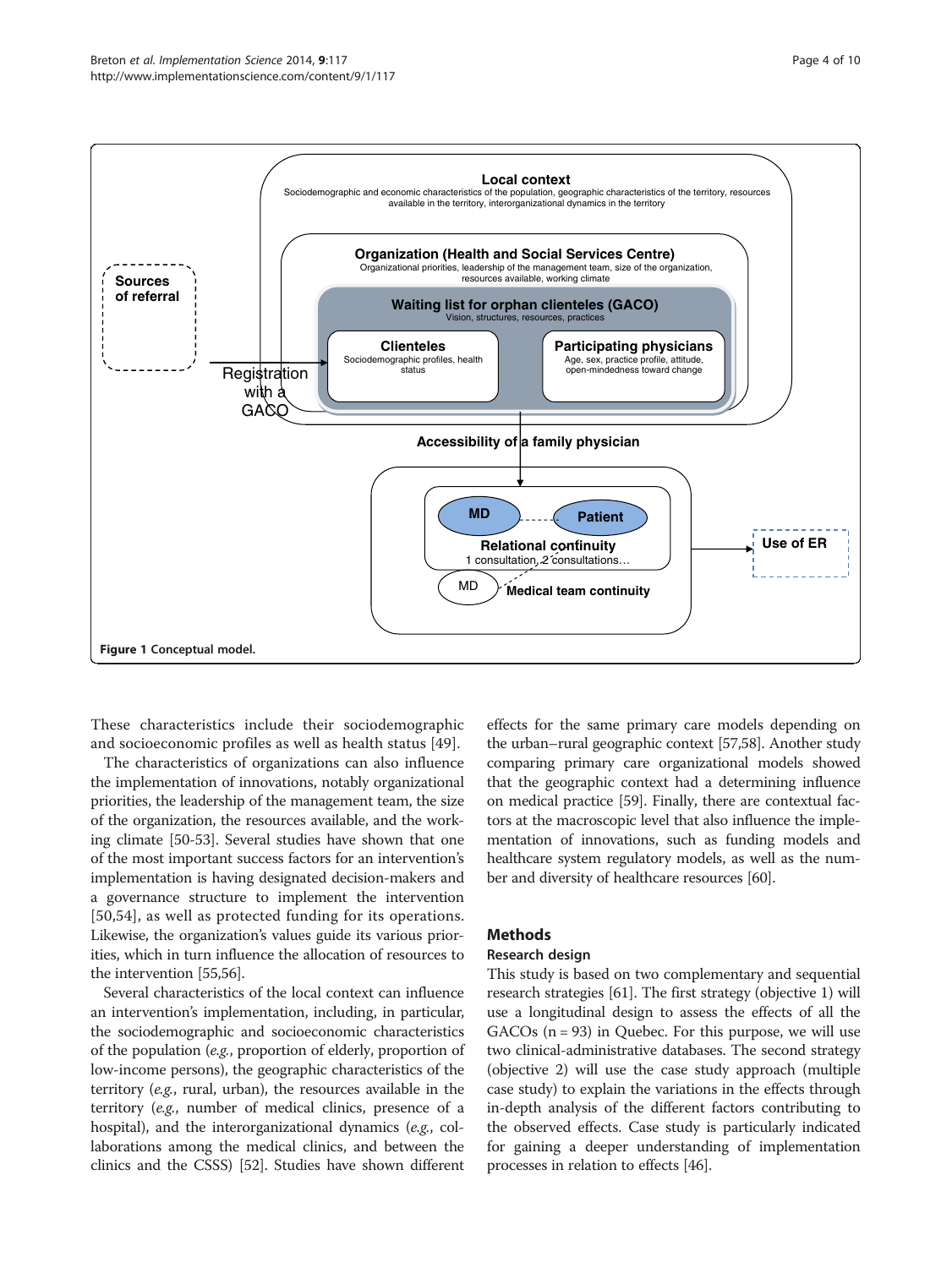# Objective 1: Assess the impacts of GACOs on accessibility, continuity, and emergency room use

The main objective of the GACOs is to match one patient with one family physician so that the patient will be followed regularly by the family physician and will consult that physician when there is a need. To assess the effects, we will focus on: the family physician's accessibility; continuity of care; and use of emergency care. Table 1 summarizes the effects analyzed, the variables used, the definitions and reference periods, as well as the data sources. Achieving objective 1 will allow us to describe the effects of each GACO in Quebec and trace the evolution of the GACOs, and will facilitate the selection of cases for the qualitative component of the study.

# Variables to be studied

#### Accessibility to a family physician

The creation of GACOs targeted two objectives related to family physician accessibility: to increase the number of people with family physicians, and to give access priority to vulnerable patients. As such, accessibility to a family physician will be assessed by two variables: all patients enrolled with a family physician through a GACO, and the number of vulnerable patients enrolled with a family physician through a GACO, that is, patients presenting one of the 19 vulnerability codes (e.g., diabetes, mental illness, substance use) defined by the Quebec Insurance Board (RAMQ), which is the sole payer of physicians. These variables will be analyzed according to

patients' characteristics: age, gender, source of referral to the GACO (such as the ER), priority code established by the intake nurse, as well as time elapsed before enrolment with a family physician.

#### Data sources

We will use data from the GACOs' information system (SIGACO). This system is currently used by all GACOs in Quebec. We have privileged access to the SIGACO data through our primary partner, the Ministry of Health and Social Services (at no cost). The data are aggregated at the GACO level and anonymized. We will analyze all the data available since the year the GACOs were launched (2008) up to the most recent year for which data are available (2014). Note that we have access to the data in real time.

# Sample size

Nearly 600,000 patients have been enrolled with a family physician via one of the 93 GACOs between 2008 and today, according to the SIGACO system. There has been a clear progression over time (more than 100,000 enrolments in the past six months). These numbers are high enough to obtain the statistical significance required for the analyses to be carried out.

#### **Continuity**

In this study, continuity is measured according to service utilization based on the frequency of primary care visits.

Table 1 Summary of quantitative variables analyzed, variables used, definitions, reference periods, and data sources

| <b>Effects</b>           | <b>Variables</b>                                                                                       | Definition and reference period                                                                                                                                                                                                                                                     | Data<br>sources                    |
|--------------------------|--------------------------------------------------------------------------------------------------------|-------------------------------------------------------------------------------------------------------------------------------------------------------------------------------------------------------------------------------------------------------------------------------------|------------------------------------|
| Accessibility            | Patients enrolled with a family physician<br>through the GACO                                          | Number of patients enrolled with a family physician through<br>the GACOs per 10,000 population per year                                                                                                                                                                             | <b>SIGACO, 2011</b><br>census data |
|                          | Vulnerable patients enrolled with a family<br>physician through the GACO                               | Number of vulnerable patients enrolled with a family physician<br>through the GACOs per 10,000 population per year                                                                                                                                                                  | <b>SIGACO, 2011</b><br>census data |
| Continuity               | Visits to the family physician with whom the<br>patient was enrolled through the GACO                  | Mean annual number of visits to the family physician with<br>whom the patient was enrolled through the GACO                                                                                                                                                                         | RAMO                               |
|                          | Attendance rate                                                                                        | Annual rate of primary care visits with the physician with<br>whom the patient was enrolled through the GACO compared<br>with other primary care visits to a family physician, including in<br>the ER, since the patient was enrolled with the family physician<br>through the GACO | RAMO                               |
|                          | Medical team continuity                                                                                | Annual rate of visits to the medical clinic where the physician<br>with whom the patient is enrolled practises, compared with<br>visits to other clinics, including the ER                                                                                                          | RAMO                               |
| ER use before/after GACO | FR visits                                                                                              | Mean annual number of visits to the ER both before and after<br>enrollment with a family physician through the GACO                                                                                                                                                                 | RAMQ                               |
|                          | Rate of ER visits                                                                                      | Annual rate of visits to the ER compared with other primary care<br>visits                                                                                                                                                                                                          | RAMQ                               |
|                          | Visits to the ER to see the family physician<br>with whom the patient was enrolled<br>through the GACO | Annual rate of visits in the ER with the family physician with whom<br>the patient was enrolled through the GACO (exploratory),<br>compared with other primary care visits since the patient was<br>enrolled with that family physician through the GACO                            | RAMO                               |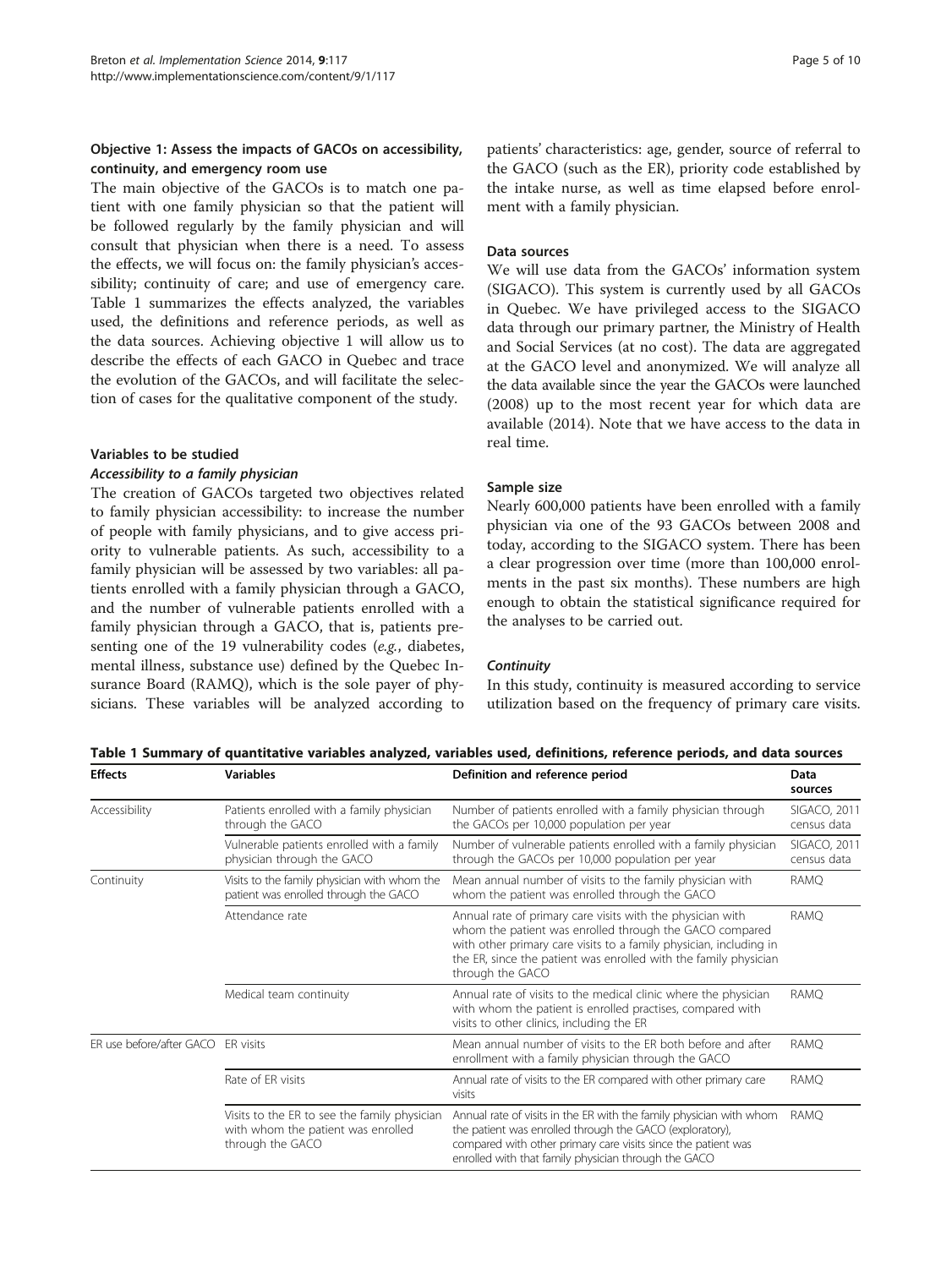| Physician characteristics                                                                                                                                                                              | <b>CSSS characteristics</b>                                                                                                       | Local context                                                                                                                                                                                                                                                                                         |
|--------------------------------------------------------------------------------------------------------------------------------------------------------------------------------------------------------|-----------------------------------------------------------------------------------------------------------------------------------|-------------------------------------------------------------------------------------------------------------------------------------------------------------------------------------------------------------------------------------------------------------------------------------------------------|
| Sociodemographic profile (age, gender), practice<br>profiles, type of primary care organization, proportion<br>of time devoted to primary care, attitudes toward<br>GACO, motivation for participation | Population focus vs. clientele focus                                                                                              | Integration of the population focus (CSSS leadership)<br>and coordination). Sociodemographic characteristics<br>of the population (proportion of elderly persons,<br>proportion of low-income persons/households, etc.),<br>geographic characteristics of the territory (rural,<br>urban, semi-urban) |
|                                                                                                                                                                                                        | Leadership and governance: CSSS<br>management team, role of the local family<br>medicine department, organizational<br>priorities | Territorial and interorganizational dynamics<br>(collaboration among organizations)                                                                                                                                                                                                                   |
|                                                                                                                                                                                                        | Resources: CSSS size, number of<br>organizations making up the CSSS                                                               | Professional resources in the territory (number of<br>family physicians, number of specialists), characteristics<br>of the professionals in the territory (level of training,<br>types of professionals), number of primary care<br>organizations and prevalent organizational models                 |
|                                                                                                                                                                                                        | Dynamics: Collaboration agreements with<br>clinics in the territory, support for patient<br>management                            |                                                                                                                                                                                                                                                                                                       |

<span id="page-5-0"></span>Table 2 Details of the qualitative variables studied, their operationalization, and data sources

This strategy will allow us to assess the 'longitudinal' nature of the phenomenon, and is often used in primary care studies [\[62\]](#page-9-0). Continuity will be assessed on two dimensions: relational continuity and the continuity of the medical team.

Relational continuity is used to assess encounters between physicians and patients. It will be evaluated using two variables: patients' annual visits to the family physician with whom they were enrolled through the GACO, and attendance rates (usual provider of care) [\[63\]](#page-9-0). The variables will be analyzed over a two-year period beginning from the time when the patient was first enrolled with the family physician through the GACO. These variables are based on the literature, which shows that patients will prefer to consult the primary care physician who is following them. Medical team continuity will be used to assess visits to other physicians who are in the same primary care organization in which the patient's assigned physician practises.

These variables will be analyzed according to patients' characteristics: age, gender, and a comorbidity index that takes into account both the number of comorbid conditions and their severity. In Quebec, physicians are remunerated based on information provided for each patient visit: diagnostic codes and medical acts codes related to each visit are thus compiled, making it possible to determine whether the patient had a significant pathology.

#### Data collection

To assess effects on continuity, we will us a RAMQ database containing all the billing codes for medical acts. Since a billing code is issued by the RAMQ for every patient referred through the GACOs, it will be easy to obtain the database covering all patient enrolled with a family physician through the GACOs.

#### Sample size

The RAMQ database contains all patients enrolled with a family physician through the GACOs since their creation in 2008. These numbers are sufficiently high to obtain the statistical significance required for the analyses to be carried out. We will analyze all the data available from the year the GACOs were launched up to the year for which we have the most recent data from the RAMQ (2014).

#### Emergency room use

Emergency room utilization is often considered to be an inadequate substitute for primary care services, and as such, can be used to assess indirectly weaknesses in accessibility and continuity. Several studies seem to indicate that people with a family physician make less use of emergency room services [\[23,27](#page-8-0)[,64](#page-9-0)]. Our aim is to assess the potential impact on emergency room use of people having become enrolled with a family physician through the GACOs. One of the variables used for this will be the average number of annual visits to the ER before and after the GACO enrolment, as well as the ratio of annual visits to the ER versus other primary care visits. As patients can see several physicians in one ER visit (RAMQ billing code), we will consider one visit to the ER per 24 hours [[65\]](#page-9-0). Lastly, we intend to analyze the proportion of ER visits carried out with the family physician to whom the patient was enrolled through the GACOs. Our aim is to analyze whether, in certain contexts, particularly in rural areas, the ER is the setting used to see one's family physician [[66](#page-9-0)]. This variable will be analyzed for exploratory purposes. All variables related to ER use will be analyzed according to the same patient characteristics as used for the continuity variables, i.e., age and gender.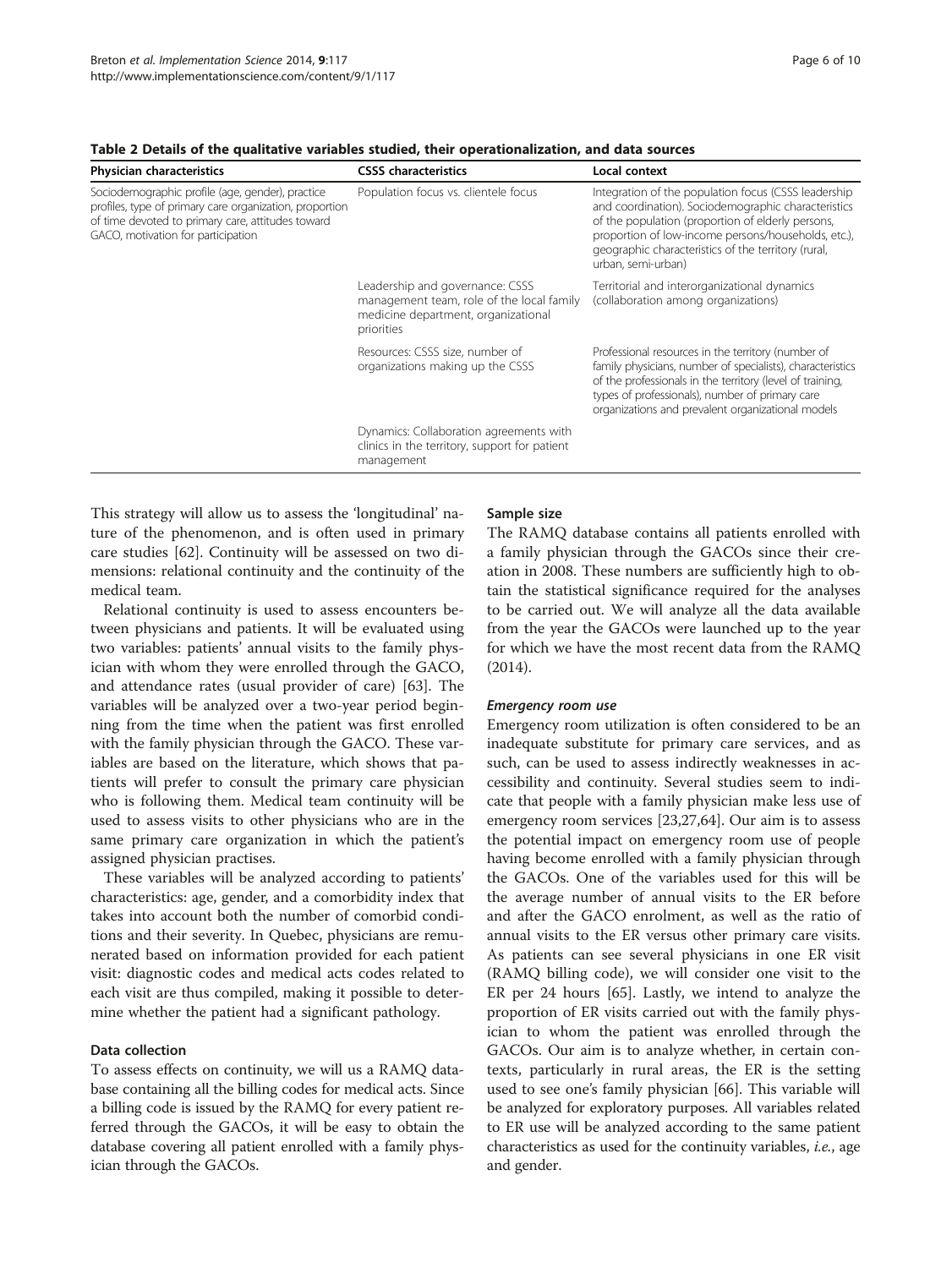#### Data collection

We will use the same RAMQ database for this component as for the continuity analysis.

#### Analyses

First, we will prepare a profile of the effects on an annual basis for each GACO in Quebec. Then we will compare the annual effects among the GACOs to identify those with the best and worst outcomes. Finally, we will compare the GACO profiles over time and among themselves to analyze the impacts of policy changes on GACO outcomes, including changes to financial incentives for family physicians. For the effects on accessibility, the variables will be analyzed using linear regressions with repeated measures. For the effects on continuity, logistical or linear regressions will be performed depending on the nature of the data (continuous or categorical). Finally, for ER use, repeated measures ANOVA analysis will be performed. For each of the variables, sub-analyses will be performed according to the different patient characteristics (age, gender, principal diagnosis). We will use SAS 9.3 for all the analyses.

# Objective 2: Explain variations in the impacts by analyzing the characteristics of the GACOs and other factors influencing their implementation

Our aim is to understand better what factors explain the variations observed among the GACOs.

#### Case selection

We will analyze four Quebec cases in depth. The cases will be selected to ensure we have contrasted cases in terms of effects. We intend to analyze two cases among those with the best outcomes on all the indicators analyzed in part one of the study (accessibility) and two cases at the other extreme for these indicators.

#### Variables to be studied

We will characterize the GACOs under study by describing their visions and the resources, structures, and practices put in place. We will analyze four types of factors that have influenced the implementation of GACOs and the results obtained. Our analysis will look at: the characteristics of the physicians participating in the GACOs; the characteristics of patients on the GACO waiting lists and those of the patients enrolled with a family physician through GACOs; the characteristics of the CSSSs in which the GACOs have been implemented; and the characteristics of the local context. Table [2](#page-5-0) presents the details of the variables to be studied, how they will be operationalized, and the data sources.

#### Data sources

The primary sources of data will be the key actors involved and the grey literature. Our data collection strategy will involve individual semi-structured interviews. First, we will meet the key actors involved in the GACOs' operations ( $n = 5$ /case; total  $n = 20$ ), including a nurse, the medical coordinator, a secretary, a manager, and the local head of the regional family medicine department. These interviews will enable us to better describe the characteristics of the GACOs (vision, structures, resources, tools) and the different factors influencing their implementation (family physicians, patients, CSSS, local context). Second, we will interview physicians registered with GACOs  $(n = 4/case; total n = 16)$ . The physicians will be identified with the help of the local medical coordinator. These interviews will provide a better understanding of the factors that facilitate and impede physicians' participation in GACOs. All interviews will be audio-recorded and subsequently transcribed verbatim by a professional transcriptionist.

#### Analysis

The research technician will code every interview. The data will be coded using NVivo (QSR) software, such that, in each transcript, the different points addressed in the interviews will be labelled. We have established a summary list of initial codes based on our conceptual model (Table [2\)](#page-5-0). This list shows the different characteristics of the GACO models that have been implemented and the factors that might influence them. This list will be modified and enhanced over the course of the analyses. Coding will be controlled using a double-coding technique. Coding will be done primarily by the research technician and one researcher (Breton), who will code the first interviews in parallel and independently and then will compare their results. Where there are differences, they will clarify these, refine the codes, and repeat the coding. This process will be repeated until we obtain inter-coder agreement of more than 90% [[54\]](#page-9-0).

We will start with an intra-case analysis. We will analyze the coded material and the effects variables and will synthesize the results using tables and matrices [[54](#page-9-0)]. These will summarize the data obtained for each case being studied. The matrices will present the results by grouping together the codes according to the different themes proposed in our conceptual framework and any new themes that might emerge during the analysis. From these tables and matrices, for each case studied, we will prepare a 'thematic network analysis,' which consists of identifying the relationships among the different dominant themes (organizing themes) and the characteristics that make them up (basic themes) using graphic representations [[67](#page-9-0)]. We will use this analytical approach to gain a better understanding of the relationships among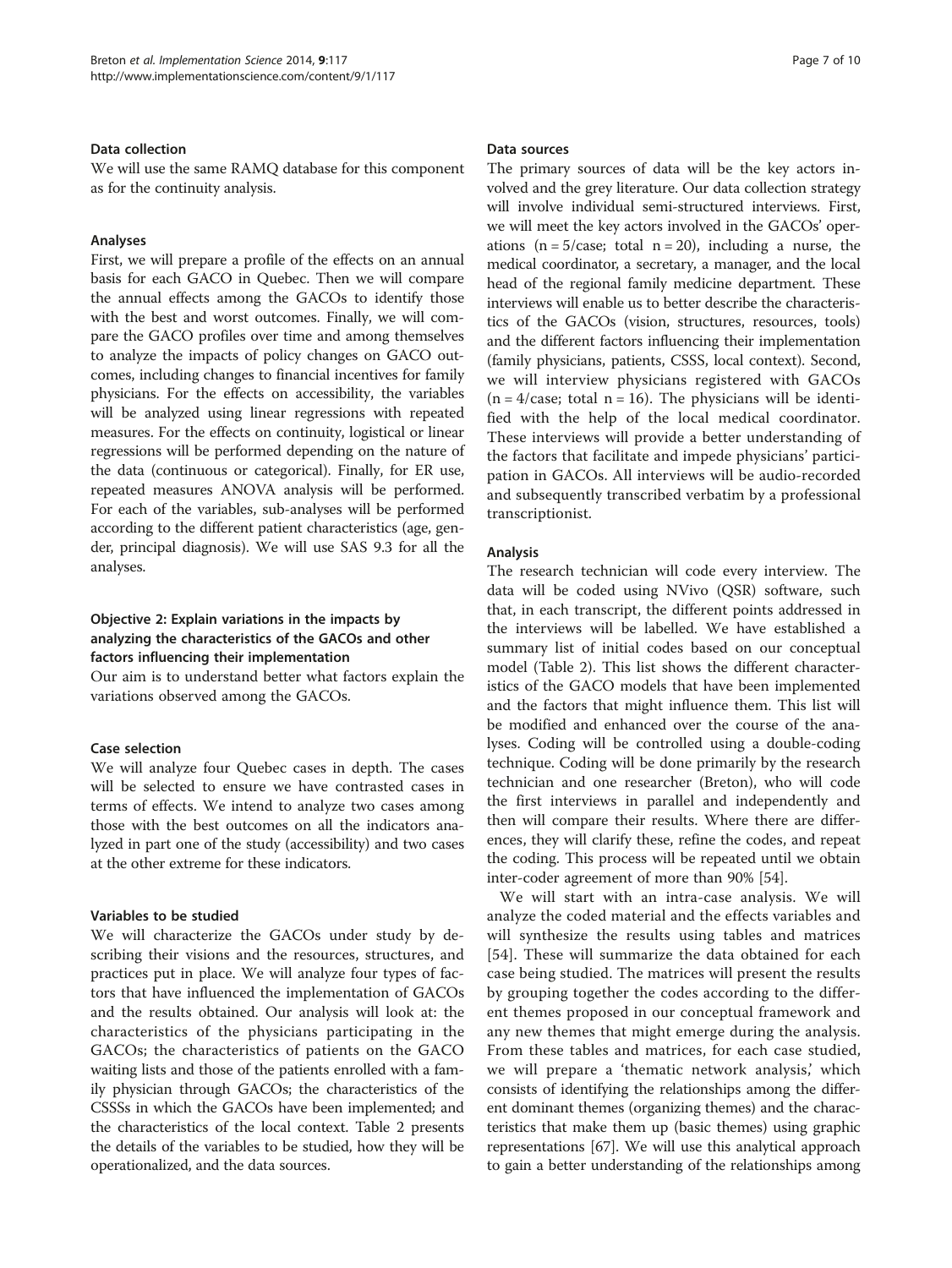<span id="page-7-0"></span>the different factors and the observed effects. We will then use this material to perform a cross-sectional inter-case analysis. We will analyze the similarities and differences among the four case studies, as illustrated by the thematic network analysis, and will draw out the key lessons. This analysis strategy will help us in developing a set of recommendations regarding GACO models that perform well and less well (in relation to outcomes), their key components, and the environmental factors that facilitate or impede implementation. We will prepare a synthesis report on the key lessons that can facilitate better implementation of GACOs in different implementation contexts.

The study has been approved by the Research Ethics Board of the Centre hospitalier universitaire de Sherbrooke (ref. number CHUS14-091).

# Study validity

#### Construct validity

This is ensured by a detailed conceptual model that identifies the different variables to be studied [[68\]](#page-9-0). These variables are based on an exhaustive literature review and on results obtained and observations made during the monitoring project.

# Internal validity

This will be ensured by using an analytical framework, doing systematic coding, and rigorously organizing the data, as well as by triangulating the qualitative data through analysis of different perspectives [\[69](#page-9-0)]. Analysis of contrasting cases will also reinforce internal validity. For the quantitative component, a temporal bias could affect the results, as patients' health status could change over time. However, several indicators deal with proportions of numbers of visits. Also, the same patients are followed over time, which will make it possible to control for patient characteristics.

#### External validity

Using multiple case studies with contrasted representations of implementation contexts will reinforce external validity [\[68\]](#page-9-0). It will also be reinforced by holding discussion sessions between the research team and the pan-Canadian committee to better understand the factors producing the effects in the different implementation contexts.

# Fidelity

The detailed descriptions at each stage of our multiple case study will ensure fidelity, especially given that the procedure followed for each activity will be described and presented in a research report.

# **Discussion**

To our knowledge, no research has yet been done on the implementation and effects of these new and complex organizational models, apart from one exploratory study we conducted in one region of Quebec [[45](#page-8-0)]. The study we propose will help to fill in these gaps and respond to these questions. This study will enable us to learn about the mechanisms by which the effects are produced, including several aspects related to the implementation of waiting lists: the phenomenon of registering and selecting clienteles, the roles of professionals in the processing of requests, the influence of incentives for physicians' participation in waiting lists. This project will contribute not only to the body of scientific knowledge on the organization of primary care innovations, but will also be very useful to decision-makers and clinicians in the different Canadian provinces by providing a better understanding of the issues and promising strategies for implementing waiting lists in Quebec and elsewhere in Canada.

#### Abbreviations

MSSS: Ministry of Health and Social Services; CSSS: Health and social services centre; RAMQ: Quebec Health Insurance Board; GACO: Guichet d'accès aux clienteles orphelines (waiting list for 'orphan' clienteles).

#### Competing interests

The authors declare that they have no competing interests.

#### Authors' contributions

MB led the coordination and the conceptualization of the study. MB, ABrousselle and DR wrote the first draft, ABoivin, CL, NT, CAD, KN and DB critically reviewed it and provided comments to improve the manuscript. All authors have read and commented on the final manuscript.

#### Acknowledgements

This study is funded by the Fonds de recherche du Québec – Santé (FRQ-S Grant #28974) and the Agence de la santé et des services sociaux de la Montérégie, for which MB is the principal investigator. We thank all the decision-makers involved in this research project: François Dubé, Véronique Bernard-Laliberté, Serge Dulude, Denise Trudel, Geneviève Ménard, Danièle Francoeur, Louise Quesnel, Jean Rodrigue.

#### Author details

<sup>1</sup>Charles-LeMoyne Hospital Research Centre, Greenfield Park, QC J4K 0A8 Canada. <sup>2</sup> Faculty of Medicine and Health Sciences, Université de Sherbrooke-Campus Longueuil, Longueuil, QC J4K 0A8, Canada. <sup>3</sup>École Nationale d'Administration Publique, Montreal, QC G1K 9E5, Canada. <sup>4</sup>Faculty of Nursing, University of Montreal, Montreal, QC H3C 3J7, Canada. 5 Montérégie Regional Department of Public Health, Longueil, QC J4K 2M3, Canada.

#### Received: 4 July 2014 Accepted: 25 August 2014 Published: 4 September 2014

#### References

- Romanow RJ: Building on Values: The Future of Health Care in Canada. Final Report, Commission on the Future of Health Care in Canada. Ottawa: Government of Canada; 2002.
- 2. Clair M: Les solutions émergentes: Rapport et recommandations. Québec: Commission d'étude sur les services de santé et les services sociaux; 2000.
- 3. Mazankowski D: A Framework for Reform: Report of the Premier's Advisory Council on Health. Edmonton: Government of Alberta; 2011.
- 4. Health Services Restructuring Commission: Looking Back, Looking Forward: The Ontario Health Services Restructuring Commission (1996–2000). Toronto: Government of Ontario; 2000.
- 5. Commission on Medicare: Caring for Medicare: Sustaining a Quality System. Regina: Saskatchewan Health; 2001.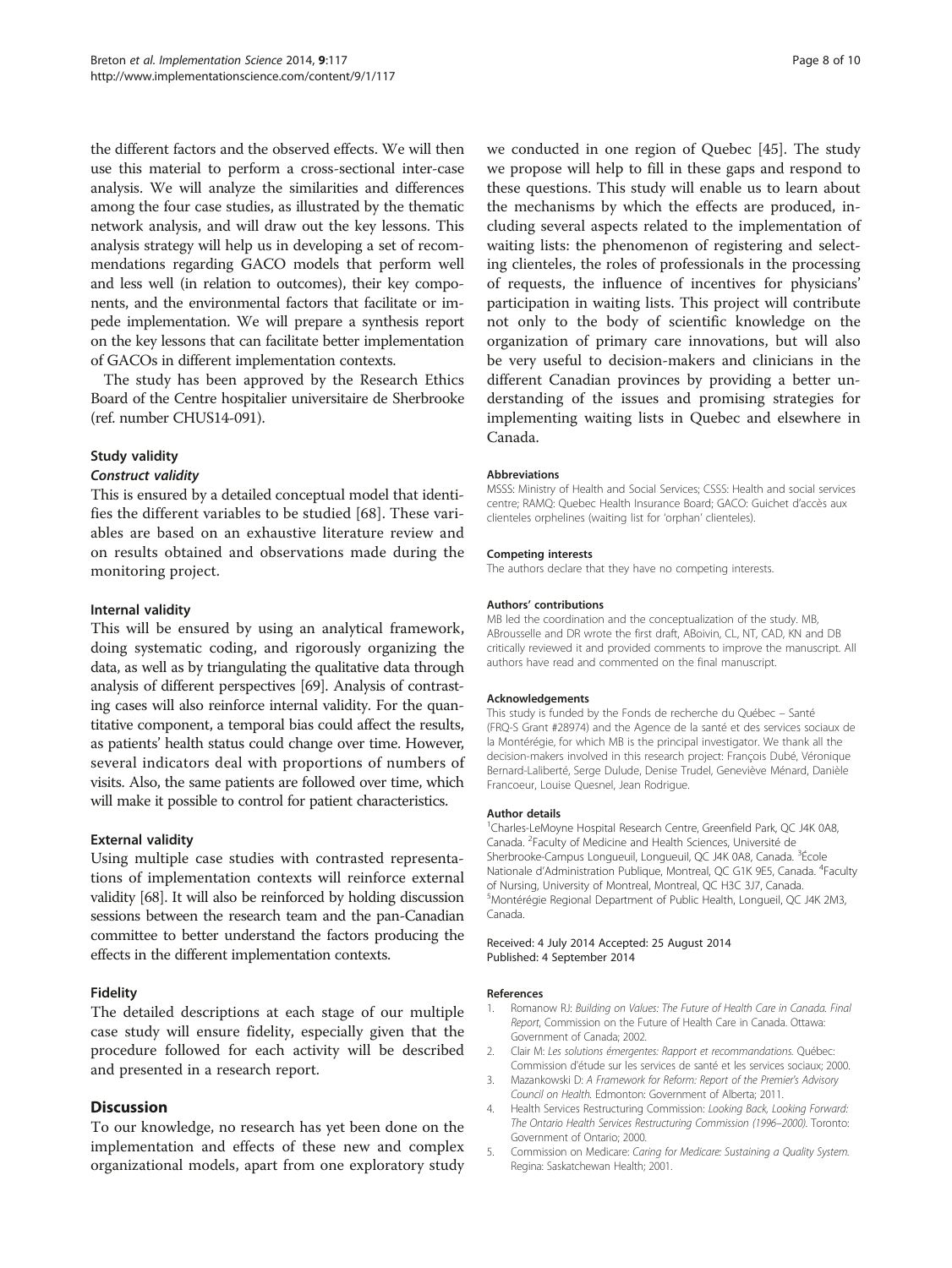- <span id="page-8-0"></span>6. Kirby J, LeBreton M: The Health of Canadians: The Federal Role. Volume 6: Recommendations for Reform. Ottawa: Standing Senate Committee on Social Affairs, Science and Technology; 2002.
- 7. Xu KT: Usual source of care in preventive service use: a regular doctor versus a regular site. Health Serv Res 2002, 37(6):1509–1529.
- 8. Burge F, Haggerty J, Pineault R, Beaulieu MD, Lévesque JF, Beaulieu C, Santor DA: Relational continuity from the patient perspective: comparison of primary healthcare evaluation instruments. Healthc Policy 2011, 7:124–138.
- 9. Blewett LA, Ziegenfuss J, Davern ME: Local access to care programs (LACPs): new developments in the access to care for the uninsured. Milbank Q 2008, 86(3):459–479.
- 10. Loignon C, Allison P, Landry A, Richard L, Brodeur J, Bedos C: Providing humanistic care: dentists' experience in deprived areas. J Dent Res 2010, 89(9):991–995.
- 11. Loignon C, Haggerty JL, Fortin M, Bedos CP, Allen D, Barbeau D: Physicians' social competence in the provision of care to persons living in poverty: research protocol. BMC Health Serv Res 2010, 10:79.
- 12. Bindman AB, Grumbach K, Osmond D, Komaromy M, Vranizan K, Lurie N, Billings J, Stewart A: Preventable hospitalizations and access to health care. JAMA 1995, 274(4):305–311.
- 13. Jatrana S, Crampton P, Richardson K: Continuity of care with general practioners in New Zealand: results from So-FIE-Primary Care. N Z Med J 2011, 124(1329):286–296.
- 14. Jatrana S, Crampton P: Affiliation with a primary care provider in New Zealand: who is, who isn't. Health Policy 2009, 91(3):286–296.
- 15. Frenck JA: The concept and measure of accessibilty. In Health Services Research: An Anthology. Edited by White KL, Frenck JA, Ordóñez C, Paganini JM, Starfield B. Washington: Pan American Health Organization; 1992:842–855.
- 16. Haggerty J, Lévesque JF, Santor DA, Burge F, Beaulieu C, Bouharaoui F, Beaulieu MD, Pineault R: Accessibility from the patient perspective: comparison of primary healthcare evaluation instruments. Health Policy 2011, 7:94–107.
- 17. Lévesque JF, Haggerty JL, Burge F, Beaulieu MD, Gass D, Pineault R, Santor DA: Canadian experts' views on the importance of attributes within professional and community-oriented primary healthcare models. Health Policy 2011, 7:21–30.
- 18. Haggerty J, Pineault R, Beaulieu MD, Brunelle Y, Goulet F, Rodrigue J, Gauthier J: Accessibility and Continuity of Primary Care in Quebec. Ottawa: Canadian Health Services Research Foundation; 2004.
- 19. Kapetanakis C, Ouellet D, Pineault R: Besoins et difficultés d'accès aux services de premier contact. Montreal: Institut national de santé publique, Agence de la santé et des services sociaux de Montréal, Direction de la santé publique Montréal; 2003.
- 20. Crooks VA, Agarwal G, Harrison A: Chronically ill Canadians' experiences of being unattached to a family doctor: a qualitative study of marginalized patients in British Columbia. BMC Fam Pract 2012, 13:69.
- 21. Brown AD, Goldacre MJ, Hicks N, Rourke JT, McMurty RY, Brown JD, Anderson GM: Hospitalization for ambulatory care-sensitive conditions: a method for comparative access and quality studies using routinely collected statistics. Can J Public Health 2001, 92(2):155–159.
- 22. Weingarten SR, Henning JM, Badamgarav E, Knight K, Hasselblad V, Gano A Jr, Ofman JJ: Interventions used in disease management programmes for patients with chronic illness–which ones work? Meta-analysis of published reports. BMJ 2002, 325(7370):925.
- 23. McCusker J, Roberge D, Lévesque JF, Ciampi A, Vadeboncoeur A, Larouche D, Sanche S: Emergency department visits and primary care among adults with chronic conditions. Med Care 2010, 48(11):972–980.
- 24. Glazier RH, Moineddin R, Agha MM, Zagorski B, Hall R, Manuel DG, Sibley LM, Koop A: The Impact of Not Having a Primary Care Physician Among People with Chronic Conditions. ICES Investigative Report. Toronto: Institute for Clinical Investigative Sciences; 2008.
- 25. Levesque JF, Harris MF, Russell G: Patient-centred access to health care: conceptualising access at the interface of health systems and populations. Int J Equity Health 2013, 12:18–26.
- 26. Salisbury C, Sampson F, Ridd M, Montgomery AA: How should continuity of care in primary health care be assessed? Br J Gen Pract 2009, 59(561):e134–e141.
- 27. Ionescu-Ittu R, McCusker J, Ciampi A, Vadeboncoeur AM, Roberge D, Larouche D, Verdon J, Pineault R: Continuity of primary care and emergency department utilization among elderly people. CMAJ 2007, 177(11):1362–1368.
- 28. Freeman GK, Olesen F, Hjortdahl P: Continuity of care: an essential element of modern general practice? Fam Pract 2003, 20:623–627.
- 29. Haggerty JL, Reid RJ, Freeman GK, Starfield BH, Adair CE, McKendry R: Continuity of care: a multidisciplinary review. BMJ 2003, 22(327):1219–1221.
- 30. Reid R, Haggerty J, McKendry R: Defusing the Confusion: Concepts and Measures of Continuity of Healthcare. Ottawa: Canadian Health Services Research Foundation; 2002.
- 31. Schoen C, Osborn R, Huynh PT, Doty M, Davis K, Zapert K, Peugh J: Primary care and health system performance: adults' experiences in five countries. Health Aff (Millwood) 2004, 23:487–503.
- 32. Hay C, Pacey M, Bains N: Understanding the unattached population in Ontario: evidence from the Primary Care Access Survey (PCAS). Healthc Policy 2010, 6(2):33-47.
- 33. Nutting PA, Goodwin MA, Flocke SA, Zyzanski SJ, Stange KC: Continuity of primary care: to whom does it matter and when? Ann Fam Med 2003, 1(3):149–155.
- 34. Little P, Everitt H, Williamson I, Warner G, Moore M, Gould C, Ferrier K, Payne S: Preferences of patients for patient centred approach to consultation in primary care: observational study. BMJ 2001, 322:468.
- 35. Turner D, Tarrant C, Windridge K, Bryan S, Boulton M, Freeman G, Baker R: Do patients value continuity of care in general practice? An investigation using stated preference discrete choice experiments. J Health Serv Res Policy 2007, 12(3):132–137.
- 36. Cheraghi-Sohi S, Hole AR, Mead N, McDonald R, Whalley D, Bower P, Roland M: What patients want from primary care consultations: a discrete choice experiment to identify patients' priorities. Ann Fam Med 2008, 6(2):107–115.
- 37. Sualtz JW: Defining and measuring interpersonal continuity of care. Ann Fam Med 2003, 1(3):134–143.
- 38. Gulliford M, Naithani S, Morgan M: What is continuity of care? J Health Serv Res Policy 2006, 11(4):248–250.
- 39. Committee on the Quality of Health Care in America: Crossing the Quality Chasm: a New Health System for the 21st Century. Washington, DC: Institute of Medicine; 2001.
- 40. Commissaire à la santé et au bien-être: L'expérience de soins de la population: Le Québec comparé. Résultats de l'enquête internationale du Commonwealth Fund de 2010 auprès de la population de 18 ans et plus. Québec: Commissaire à la santé et au bien-être du Québec; 2010.
- 41. Commissaire à la santé et au bien-être: L'expérience de soins des personnes présentant les plus grands besoins de santé : Le Québec comparé. Résultats de l'enquête internationale sur les politiques de santé du Commonwealth Fund de 2011. Québec: Commissaire à la santé et au bien-être du Québec; 2011.
- 42. Mercer SW, Watt G: The inverse care law: clinical primary care encounters in deprived and affluent areas of Scotland. Ann Fam Med 2007, 5:503–510.
- 43. Chafe R, Laupacis A, Levinson W: Accepting new patients: what does the public think about Ontario's policy? Can Fam Physician 2011, 57(2):e68–e73.
- 44. Schoen C, Osborn R, Doty MM, Squires D, Peugh J, Applebaum S: A survey of primary care physicians in eleven countries, 2009: perspectives on care, costs, and experiences. Health Aff (Millwood) 2009, 28(6):w1171–w1183.
- 45. Breton M, Ricard J, Walter N: Connecting orphan patients with family physicians: differences among Quebec's access registries. Can Fam Physician 2012, 58(9):921–922.
- 46. Champagne F, Brousselle A, Hartz Z, Contandriopoulos A, Denis J: L'analyse de l'implantation. In L'évaluation: concepts et méthodes. Edited by Brousselle A, Champagne F, Contandriopoulos A, Hartz Z. Montreal: Les Presses de l'Université de Montréal; 2011:237–273.
- 47. Chaudoir SR, Dugan AG, Barr CHI: Measuring factors affecting implementation of health innovations: a systematic review of structural, organizational, provider, patient, and innovation level measures. Implement Sci 2013, 8:22.
- 48. Greenhalgh T, Robert G, Macfarlane F, Bate P, Kyriakidou O: Diffusion of innovations in service organizations: systematic review and recommendations. Milbank Q 2004, 82(4):581–629.
- 49. Damschroder L, Aron D, Keith R, Kirsh S, Alexander JA, Lowery JC: Fostering implementation of health services research findings into practice: a consolidated framework for advancing implementation science. Implement Sci 2009, 4:50–64.
- 50. Pomey MP, Forest PG, Sanmartin C, Decoster C, Clavel N, Warren E, Drew M, Noseworthy T: Toward systematic reviews to understand the determinants of wait time management success to help decision-makers and managers better manage wait times. Implement Sci 2013, 8:61.